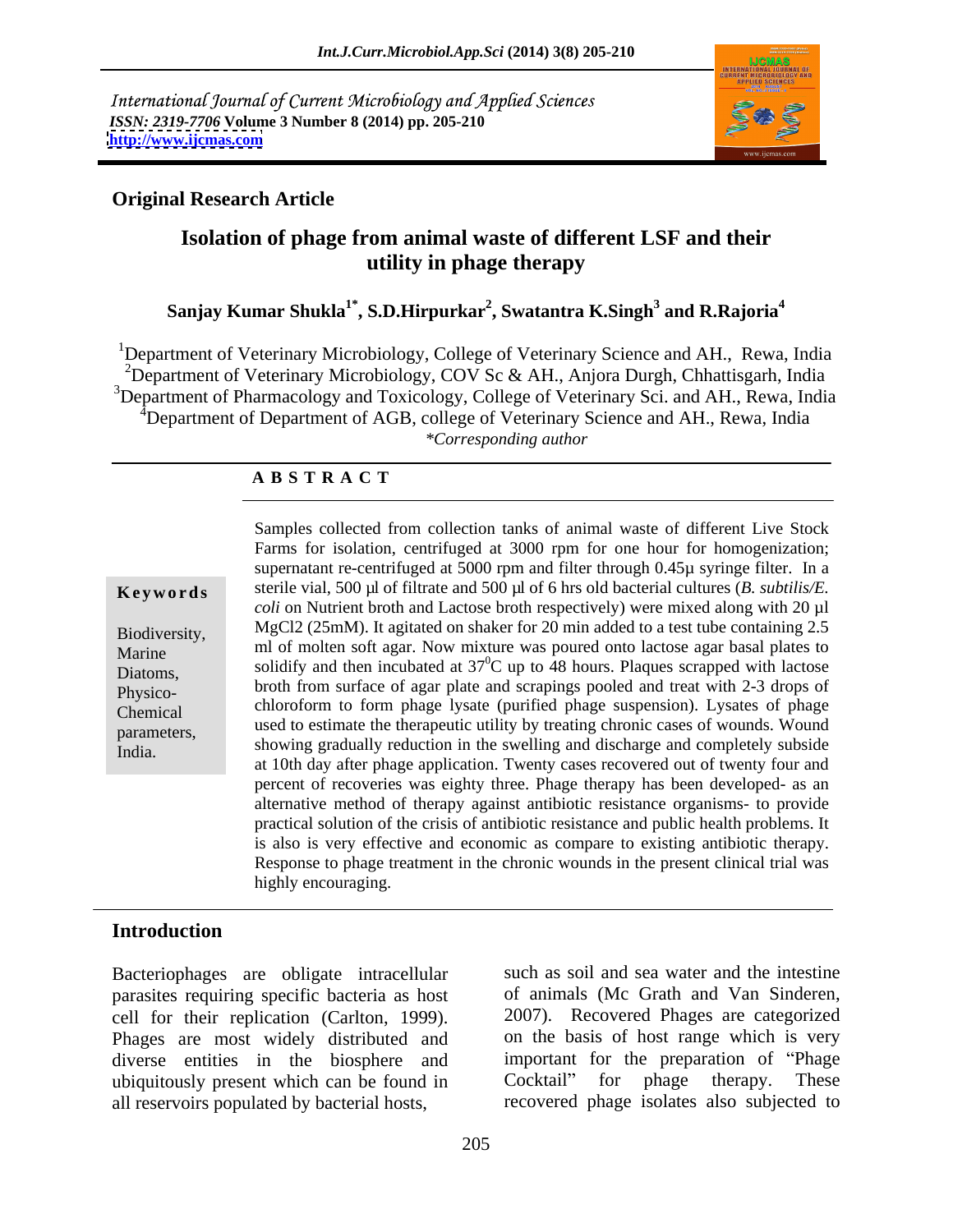The emergence of resistance in the double agar layer (DAL) method as pathogenic bacteria against the currently previously describe by Adams, (1959). available antimicrobial agents has become a Briefly, lactose agar (10 ml) dispensed into critical problem in modern medicine, 100 mm sterile petri dish which was allowed particularly because of the concomitant to solidify, further, 2.5 ml of soft agar increase in immunosuppressed patients and (mixed properly with the filtrate and the host emergence of antibiotic resistant, has bacteria) was poured on basal lactose agar generated interest in alternatives to layer to form double agar layer. conventional and current system of microbial control. Lytic phages are the Six hour old bacterial culture of *B. subtilis* possible replacement for antibiotics to treat  $/E$ . bacterial infections that do not respond to conventional antibiotic therapy (O Flynn *et al.*, 2004). respectively. In a sterile vial 500 µl of

The animal waste disposals consisted of species of animals *viz.* Cattle, buffalo, goat, pig and poultry were collected in sterile conical flask from animal waste collection and then incubated at 37<sup>o</sup>C up to 48 hours. tanks (100 ml) from superficial and deep layers in sterilized conical flask from. Livestock Farm (Cattle, Buffalo, Goat and Piggery farm), NDVSU, Adhartal, Jabalpur

The collected samples were processed as per the method described by Jothikumar *et. al.,* (2000) with slight modification. Samples collected were processed separately for the isolation of phage. Briefly, samples were homogenized for one hour, centrifuged at 3000 rpm for 20 min; supernatant was collected and re-centrifuged at 5000 rpm for

temperature sensitivity to know the 20 min in refrigerated centrifuge machine. survivability of phage lysate on different Then supernatant collected was filtered temperatures so that we can store them for through a 0.45µ syringe filters and filtrate further use. was placed in sterile plastic vials. Isolation and propagation of phage was performed by

**Materials and Methods** culture were mixed then 20 µl MgCl<sub>2</sub> Samples of phage isolation **and adsorption** of phage over bacterial surface. various body excretions from different 2.5 ml of molten soft agar held at 45<sup>o</sup>C in a *coli* were separately  $3x10^7-1x10^8$  $71 \times 10^8$  $-1x10^8$ CFU/ml. Nutrient broth and Lactose broth was used for *B. subtilis* and *E. coli* filtrate and 500 µl of six hour old bacterial (25mM) was added to enhance the After this, it was agitated on shaker for 20 min and then added to a test tube containing 2.5 ml of molten soft agar held at  $45^{\circ}$ C in a  ${}^{0}C$  in a water bath. The mixture was poured onto lactose agar basal plates, allowed to solidify and then incubated at  $37^{\circ}$ C up to 48 hours.

Samples (186) were collected from intervals (6, 12, 24 and 48 h) for (M.P.), India. (Table no. 1). 5 ml of Lactose broth. The scrapings were **Isolation of phage** added to this and held for 10 minutes at Plates were observed at various time intervals  $(6, 12, 24$  and  $48$  h) for development of plaques. Plates with plaques selected and the top agar was scrapped with pooled and 2-3 drops of chloroform was room temperature and then centrifuged at 5000 rpm for 20 minute in refrigerated centrifuge. Agar debris settled down and supernatant was filtered through a 0.45µ cellulose syringe filter. lysates (purified phage suspension) were stored in sterile vials at  $4^0C$ .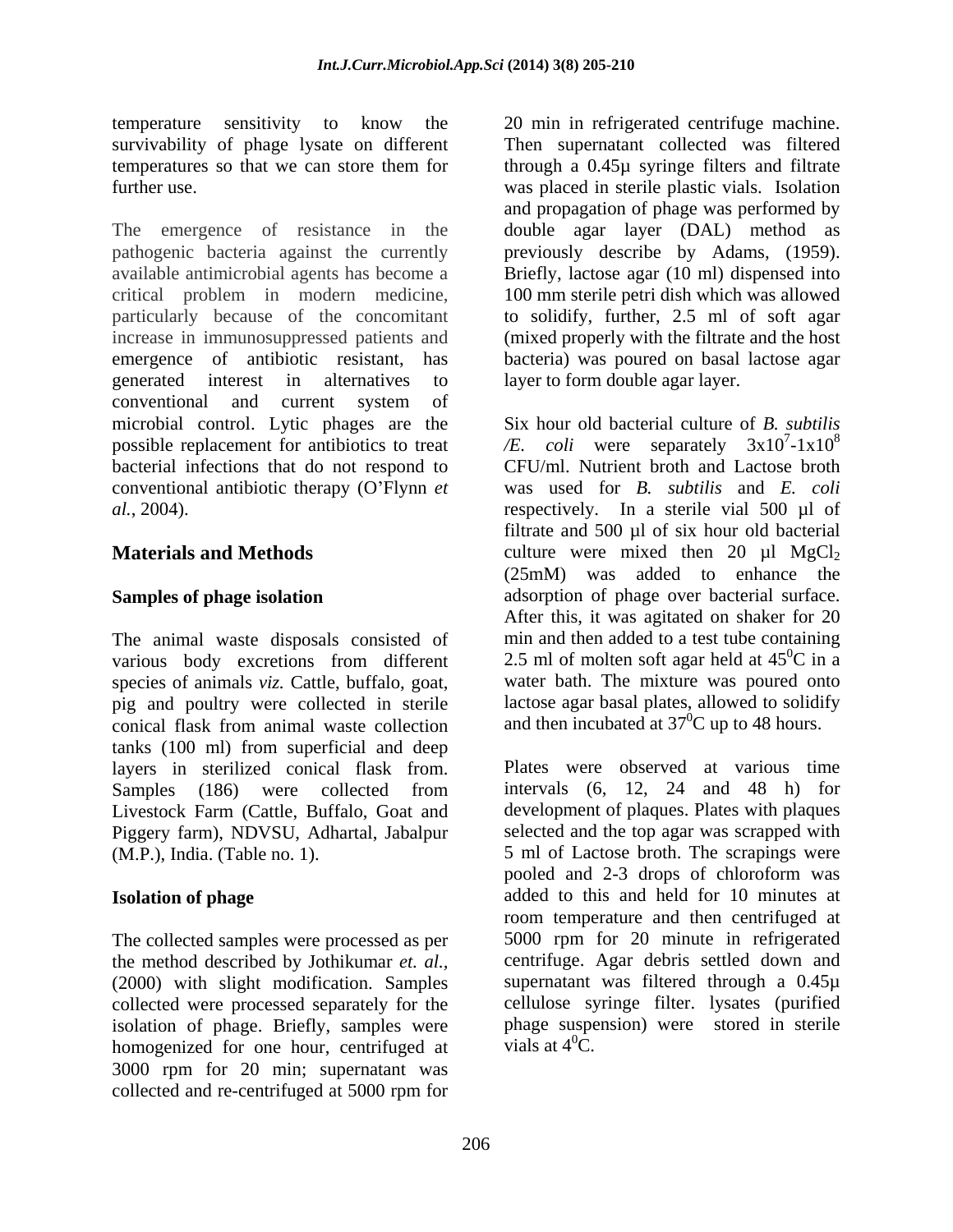Clinical trial was conducted to observe wastewater or sewage from different therapeutic effect of phage lyaste on chronic locations in and around the Jabalpur cases of wound in the large animals at Live (mentioned earlier) region as mentioned in Stock Farm (LSF), College of Veterinary table 1. The recovery of phages was Science. & A.H., NDVSU, Jabalpur (M.P.). maximum in pig feces (67%), followed by In the present study twenty four cases of wounds chronic were selected for the  $(50\%)$ , goat farm waste  $(13\%)$ . There was clinical trial. Previously these animals were cent percent growth of phage on *B. subtilis* subjected to conventional treatment and did as compared to 14 % recovery on *E. coli* as not cure. These animals were subjected to the primary host (Table3). This showed that topical application of phage cocktail. Pus *B. subtilis* favored the growth of phage in all samples were collected from the wounds. Samples irrespective of species from which Antibiotic resistant isolates subjected to it was isolated. phage sensitivity test to know the sensitivity

Appropriate follow-up of the case was status of wound recovery was recorded at clinical examination viz. physical regular time interval  $(0, 5<sup>th</sup>$  and  $10<sup>th</sup>$  days) to observe the recovery in the form of physical after the treatment.

bacterial host. These phage isolates were applied on to chronic septic wounds in livestock and utility of lytic phages was antibiotics for effective treatment against

In the present study, phage was isolated from the animal waste collection tank, constituting various body excretions of different animal species *viz.* cattle, buffalo,

**Clinical trial** goat, pig and poultry. Sampling was carried out from various farms to collect samples of cattle farm waste (63%), buffalo farm waste (50%), goat farm waste (13%). There was it was isolated.

of phage against the pathogenic bacteria. These recovered broad host range phage Cocktail was prepared by mixing phage of were mixed together for the treatment of broad host range and applied topically on chronic septic wounds. Mixing was done wound. after phage sensitivity testing of bacterial maintained to avoid the further (Table no. 4). Recovery of phage treated contamination of wound. Therefore the cases was recorded on the qualitative  $t<sup>th</sup>$  and 10<sup>th</sup> days) to appearance of wound and investigation to appearance and microbiological phage treatment. Microbiological investigation wound to compare the investigation to find out bacterial load of condition and stratus of wound before and wound was carried out besides the physical **Results and Discussion** the treatment. No organism was found at 5<sup>th</sup> In the present study isolation of phage from the wound in any of the cases. Twenty various sources of farm waste was done in chronic cases were recovered completely out organism isolate from septic wound which were showing multiple drug resistance clinical examination *viz.* physical assess the bacterial load of wound after phage treatment. Microbiological recovery from wound infection with respect to presence of organisms in the wound after th day after topical application of phage over the wound in any of the cases. chronic cases were recovered completely out of twenty four therefore the recovery percentage was eighty three (Fig 1).

observed over conventionally used in the present study reveled that the antibiotic resistant bacteria. layer as compared to the superficial layer of In the present study reveled that the concentration of phage was greater in deeper collection tank. Similar findings were reported by Salama *et al.,* (1989) and Carey- Smith *et al.,* (2006).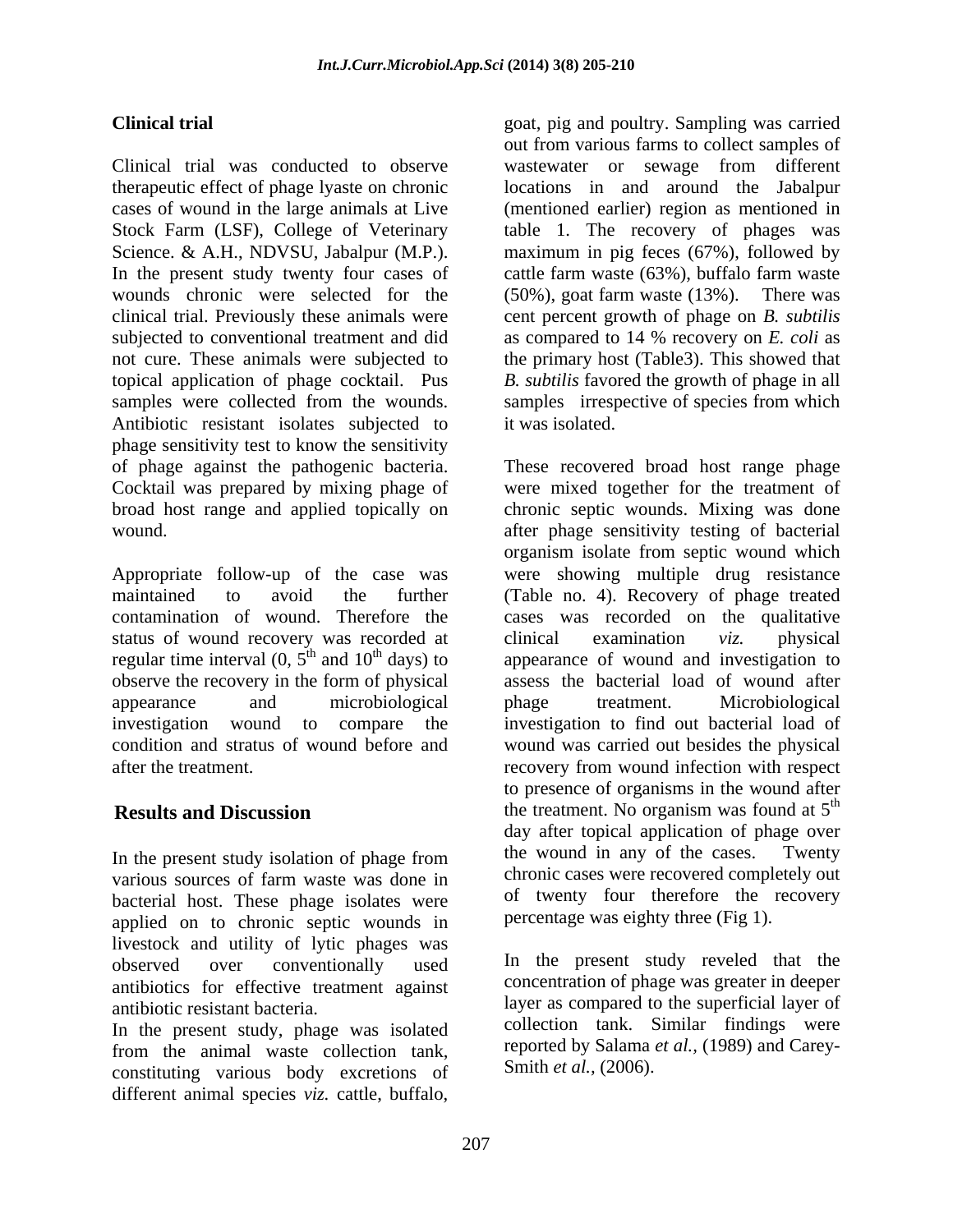|                    |                       | Number of wastewater samples collected |                    |     |
|--------------------|-----------------------|----------------------------------------|--------------------|-----|
|                    | S. No. livestock farm | <b>Superficial</b><br>  layer          | Deeper layer Total |     |
|                    | Cattle                |                                        |                    |     |
|                    | Buffalo               |                                        |                    |     |
|                    |                       |                                        |                    |     |
|                    | Goat                  |                                        |                    |     |
|                    | Poultry               |                                        |                    |     |
|                    | Ganges water          |                                        |                    |     |
| <sup>1</sup> Total |                       |                                        |                    | 186 |

**Table.1** Details of wastewater samples collected from different livestock farms

**Table.2** Percentage of phage recovery

|                                                        |                 | <b>Isolation of phage</b> |                                    |                               |                |                              |  |  |  |
|--------------------------------------------------------|-----------------|---------------------------|------------------------------------|-------------------------------|----------------|------------------------------|--|--|--|
| Species of<br>$\mathbf{D}$<br>livestock<br>No.<br>farm |                 | <b>Superficial</b>        | Deeper<br>Layer                    | Percent of<br>recovery        | phage          | <b>Total</b><br><b>Phage</b> |  |  |  |
|                                                        | layer           |                           | <b>Superficial</b><br><u>layer</u> | <b>Deeper</b><br><b>Layer</b> | (%)            |                              |  |  |  |
|                                                        | Cattle          | 12(25)                    | 20(26)                             | 48                            | $\overline{a}$ | 63                           |  |  |  |
|                                                        | Buffalo         | 08(20)                    | 12(20)                             | 40                            | 60             | 50                           |  |  |  |
|                                                        | Pig             | 12(23)                    | 18(22)                             | 55                            | $\mathbf{a}$   | $\epsilon$ 7                 |  |  |  |
|                                                        | Goat            | 01(12)                    | $\vert 02(12) \vert$               | $\overline{8}$                | 17             | 13                           |  |  |  |
|                                                        | Poultry         | 00(08)                    | 00(08)                             | $\vert$ 00                    | $00\,$         | $00\,$                       |  |  |  |
|                                                        | Ganges<br>water | 00(05)                    | 00(05)                             | $\vert$ 00                    | $00\,$         | $00\,$                       |  |  |  |
| <b>Total</b>                                           |                 | 33(92)                    | 52(94)                             | 36                            | 55             | 46                           |  |  |  |

**Table.3** Number of phage isolated on B. subtilis and/or E. coli by DAL method

|                    | Source       | of   No.<br>$\mathbf{0}$ | samples   Isolated phage |         |
|--------------------|--------------|--------------------------|--------------------------|---------|
| <b>S. No.</b>      | sample       | selected                 | <b>B.</b> subtilis       | E. coli |
|                    | Cattle farm  |                          |                          |         |
|                    | Buffalo farm |                          |                          |         |
|                    | Goat farm    |                          |                          |         |
|                    | Pig farm     |                          |                          |         |
| <sup>1</sup> Total |              |                          |                          |         |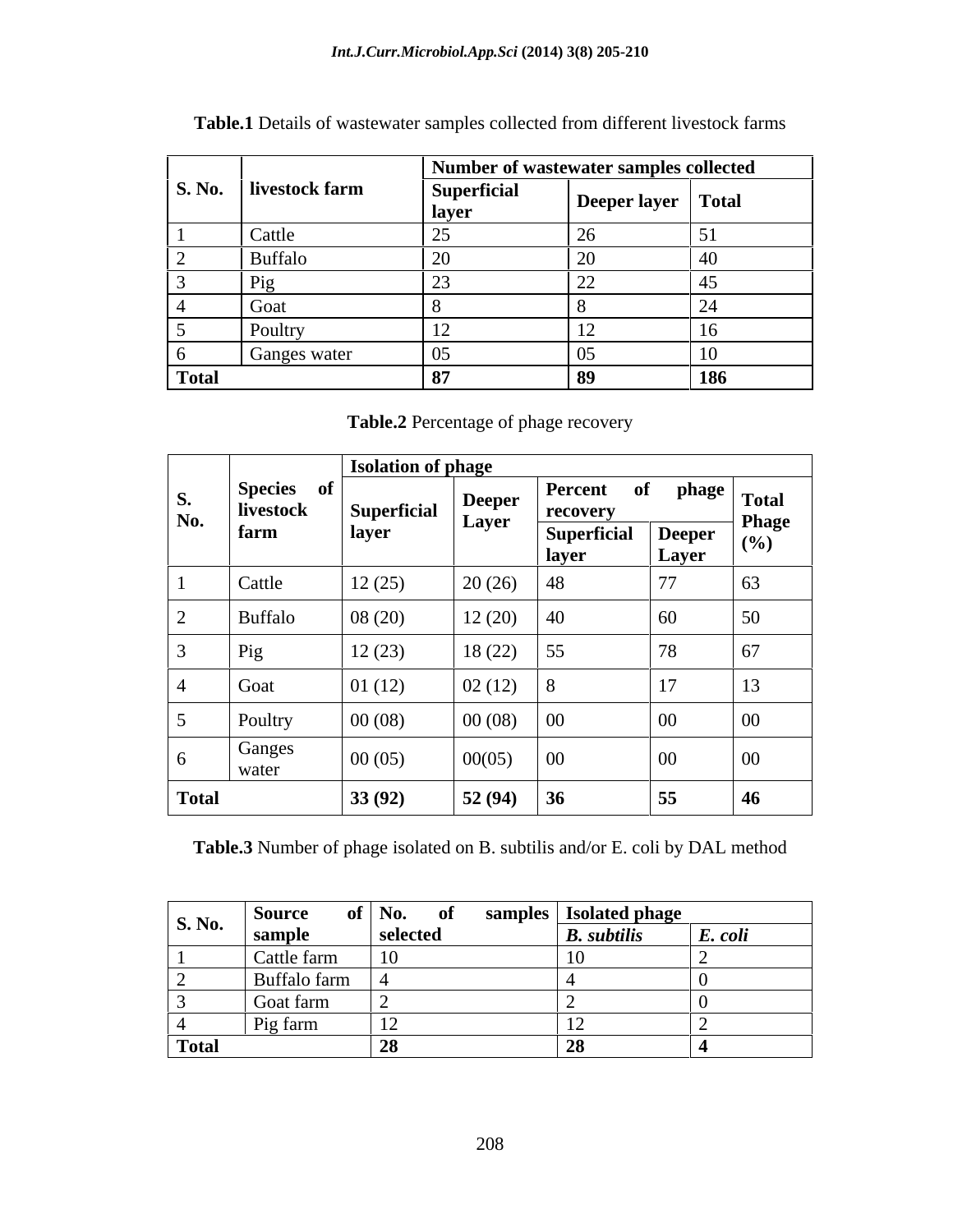|     | <b>Name of</b> | No. of         | Number of bacterial isolates found sensitive to the |                  |       |  |
|-----|----------------|----------------|-----------------------------------------------------|------------------|-------|--|
| No. | bacteria       | isolate        |                                                     | antibiotic discs | - ^ ^ |  |
|     | I E. coli      | $\overline{A}$ |                                                     |                  |       |  |
|     | Klebsiella spp |                |                                                     |                  |       |  |
|     | . aeruginosa   |                |                                                     |                  |       |  |
|     | Salmonella spp |                |                                                     |                  |       |  |
|     | S. aureus      | $\sim$ 1       | <u>. u</u>                                          |                  |       |  |

**Table.4** Antibiotic sensitivity pattern of pathogen isolated from the wound





The superficial layer of collection tanks have direct sunlight exposure, have high temperature and most of organic matter settles in the deeper layer, thus providing irrespective of species from which it was conditions for the lesser proliferation of isolated. bacteria. This may be correlated with our finding. However, *E coli* isolation media showed

The recovery of phages was maximum in pig feces (67%), followed by cattle farm waste (63%), buffalo farm waste (50%), goat farm waste (13%). Our findings small therefore the surface area available were supports findings of other workers (McLaughlin *et al.,* 2006 and Jamalludeen compare to the *B. subtilis* which is large *et al.,* 2007) who had reported the abundance of phage in pig farm waste as compared to other livestock farm waste. There was cent percent growth of phage

recovery on *E. coli* as the primary host (Table3). This showed that *B. subtilis* favored the growth of phage in all samples irrespective of species from which it was isolated.

on *B. subtilis* as compared to 14 %

20% recovery of phage from cattle farm followed by 17% from pig and none of the samples from buffalo and goat farm yielded phage in *E coli*. Size of *E. coli* is for attachment of phage is lesser as bacterium and provide large area of attachments of phage. This could be the reason for reduced number of recovered phage isolates against *E. coli* in the present